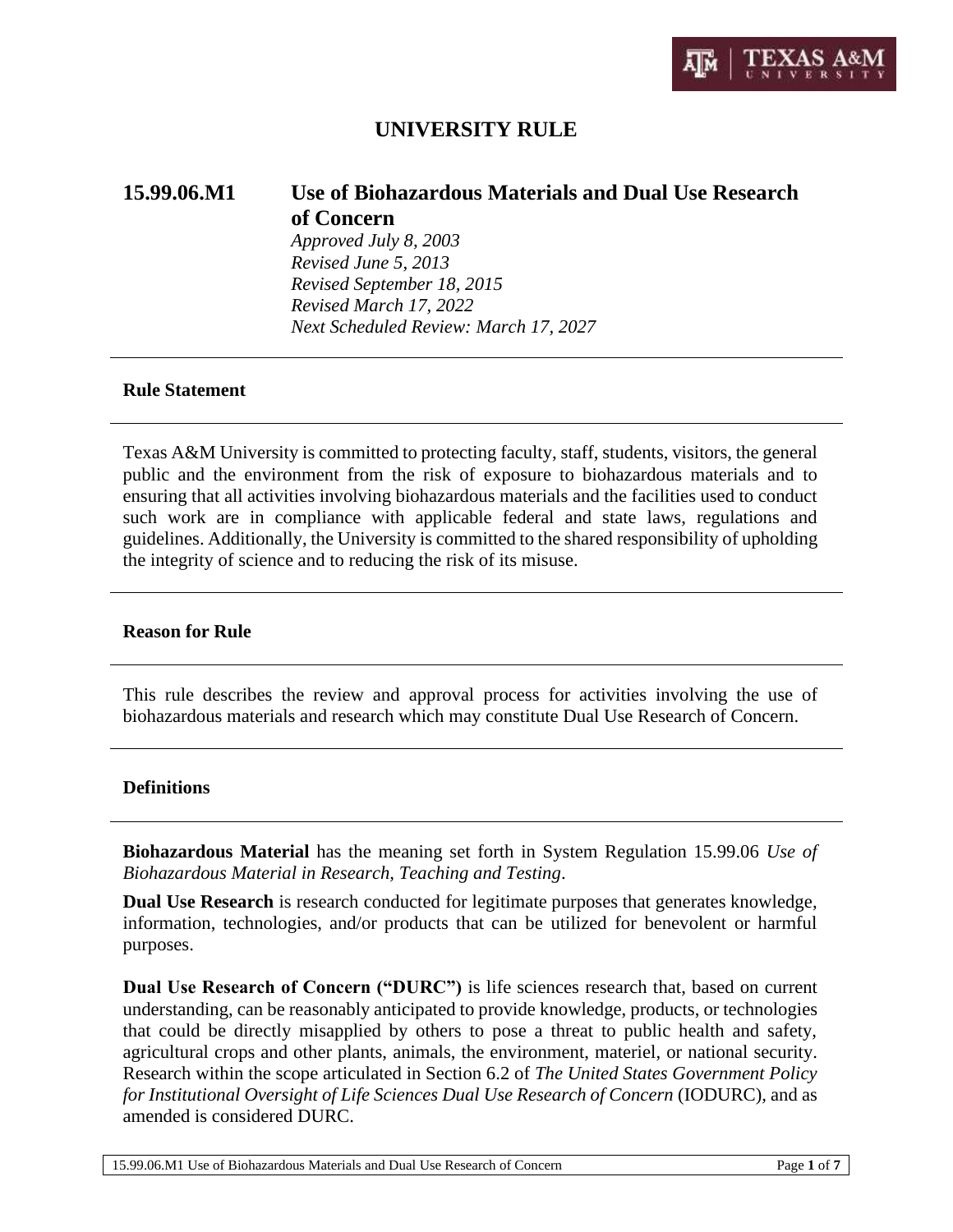### **Official Rule**

### 1. USE OF BIOHAZARDOUS MATERIAL

### 1.1. GENERAL

This rule applies to all employees, students and visitors who utilize biohazardous materials in the context of their research, teaching and/or testing activities. The rule applies to these activities when they occur in university facilities, other locations if the projects are funded or sponsored by the University, and/or if University faculty, staff or students are participating in activities utilizing biohazardous materials. These requirements are also applicable to all activities involving the use of biohazardous materials for which the University is responsible, regardless of source of funding or whether the activity is funded.

To ensure that biohazardous materials, are used safely and in compliance with federal and state laws, regulations and guidelines, the University adheres to the following: The Centers for Disease Control and Prevention/National Institutes of Health (CDC/NIH) Biosafety in Microbiological and Biomedical Laboratories (BMBL), the *NIH Guidelines for Research Involving Recombinant or Synthetic Nucleic Acid Molecules*(*NIH Guidelines*), U.S. Department of Agriculture (USDA) Animal and Plant Health Inspection Services (APHIS) and the latest Select Agents Regulations (42 CFR Part 73, 7 CFR Part 331, and 9 CFR Part 121). In the case of conflict between requirements of the regulatory agencies, the more protective regulations shall prevail, as appropriate.

The Office of Biosafety has developed a Biosafety Manual to provide information on how to work safely with biohazards and recombinant or synthetic nucleic acid molecules, and to maintain compliance with university rules (see <https://vpr.tamu.edu/biohazards-in-research-teaching-or-testing/> ).

### 1.2. RESPONSIBILITIES OF THE INSTITUTIONAL OFFICIAL (IO):

- 1.2.1. The Texas A&M University President has appointed the Vice President for Research (VPR) as the Institutional Official. The IO oversees the biosafety program and ensures the safety of faculty, staff, and students engaged in activities involving the use of biohazardous materials.
- 1.2.2. The IO appoints all Institutional Biosafety Committee (IBC) members and grants the authority to the IBC to review and oversee activities involving the use of biohazardous materials.
- 1.2.3. The IO ensures that the IBC has sufficient resources to conduct its activities, and that the membership of the IBC is adequate with regards to numbers and expertise to appropriately review all types of submissions involving biohazardous materials.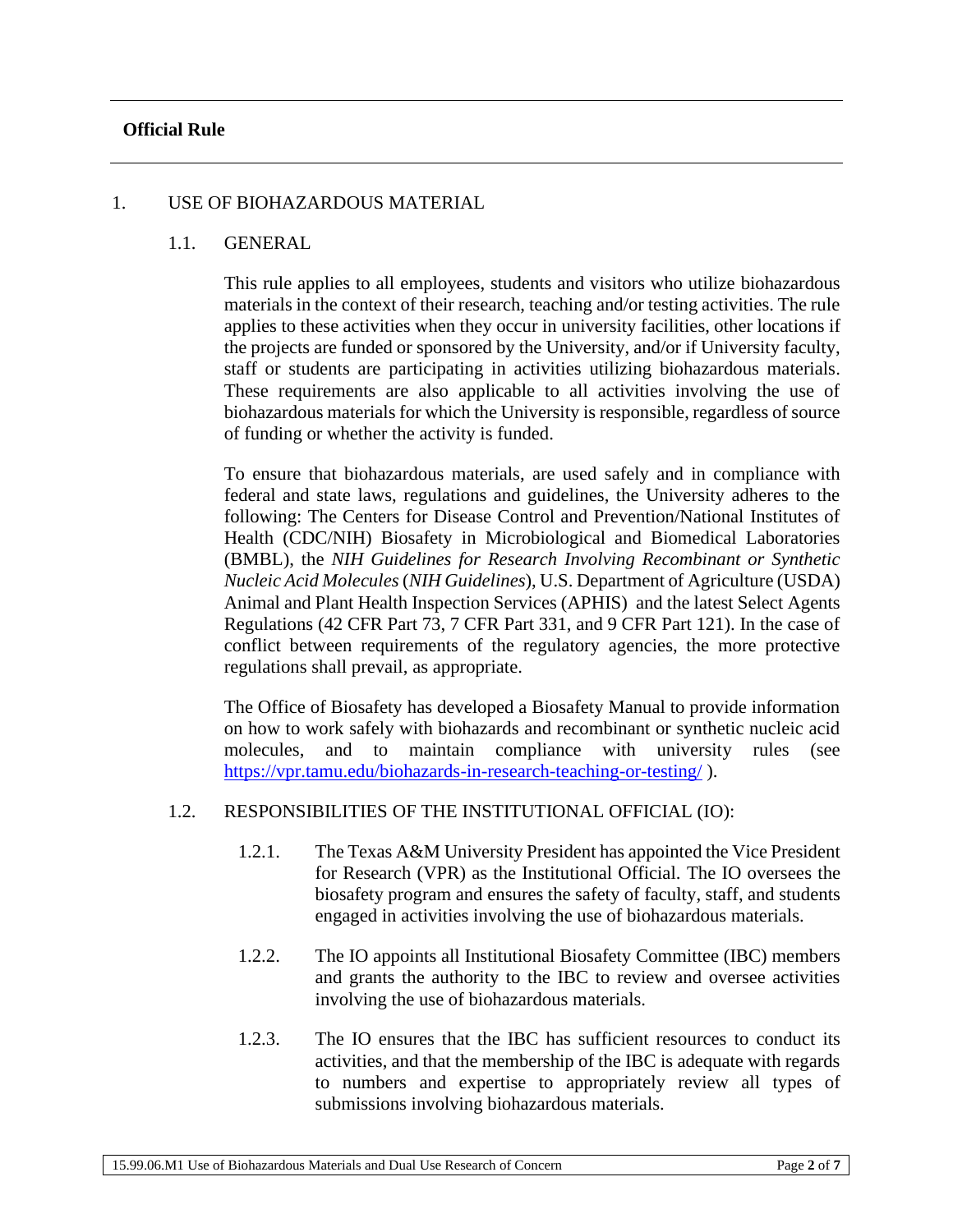1.2.4. The IO ensures ongoing compliance with applicable state and federal law and may collaborate with appropriate institutional officials to place sanctions on faculty failing to comply with these laws or failing to comply with university policies, procedures and guidelines.

# 1.3. RESPONSIBILITIES OF THE INSTITUTIONAL BIOSAFETY COMMITTEE (IBC)

- 1.3.1. The IBC is responsible for the review, approval and oversight of activities that involve biohazardous materials, to set containment levels, and to notify faculty of the outcome of this review. Activities involving the use of biohazardous materials may not be initiated prior to IBC review and approval.
- 1.3.2. The IBC will regularly review approved activities involving the use of biohazardous materials at intervals appropriate to the degree of risk, but no less than once per year.
- 1.3.3. The IBC will review activities involving the use of biohazardous materials in accordance with the criteria outlined in the most current versions of either the BMBL, the *NIH Guidelines*, the Select Agent Regulations (42 CFR Part 73, 7 CFR Part 331, 9 CFR Part 121), and other federal, state, system regulations and university rules and procedures.
- 1.3.4. The IBC may suspend or terminate approval for use of biohazardous materials if such use poses a risk to personnel, public health and safety, or for issues of non-compliance.

# 1.4. RESPONSIBILITIES OF THE BIOLOGICAL SAFETY OFFICER (BSO):

- 1.4.1. To the extent the university engages in activities involving large-scale research or production activities involving viable organisms containing recombinant or synthetic nucleic acid molecules, or in activities involving recombinant or synthetic nucleic acid molecules at BSL-3 or BSL-4 containment, the IO is responsible for the appointment of a BSO. The BSO shall be a member of the IBC.
- 1.4.2. The BSO implements the decisions of the IBC; conducts periodic inspections of facilities where biohazardous materials are being used or stored to ensure that appropriate laboratory practices and procedures are followed; and reports any significant problems, violations of the *NIH Guidelines,* or significant research or teaching related accidents or illnesses to the IBC, the Institution, and/or the RO.
- 1.4.3. The BSO shall assist Principal Investigators, research staff, and teaching faculty with the development of exposure control plans and provide technical advice to the IBC, investigators, faculty, and staff on laboratory safety to facilitate safe handling, storage, and use of biohazardous materials.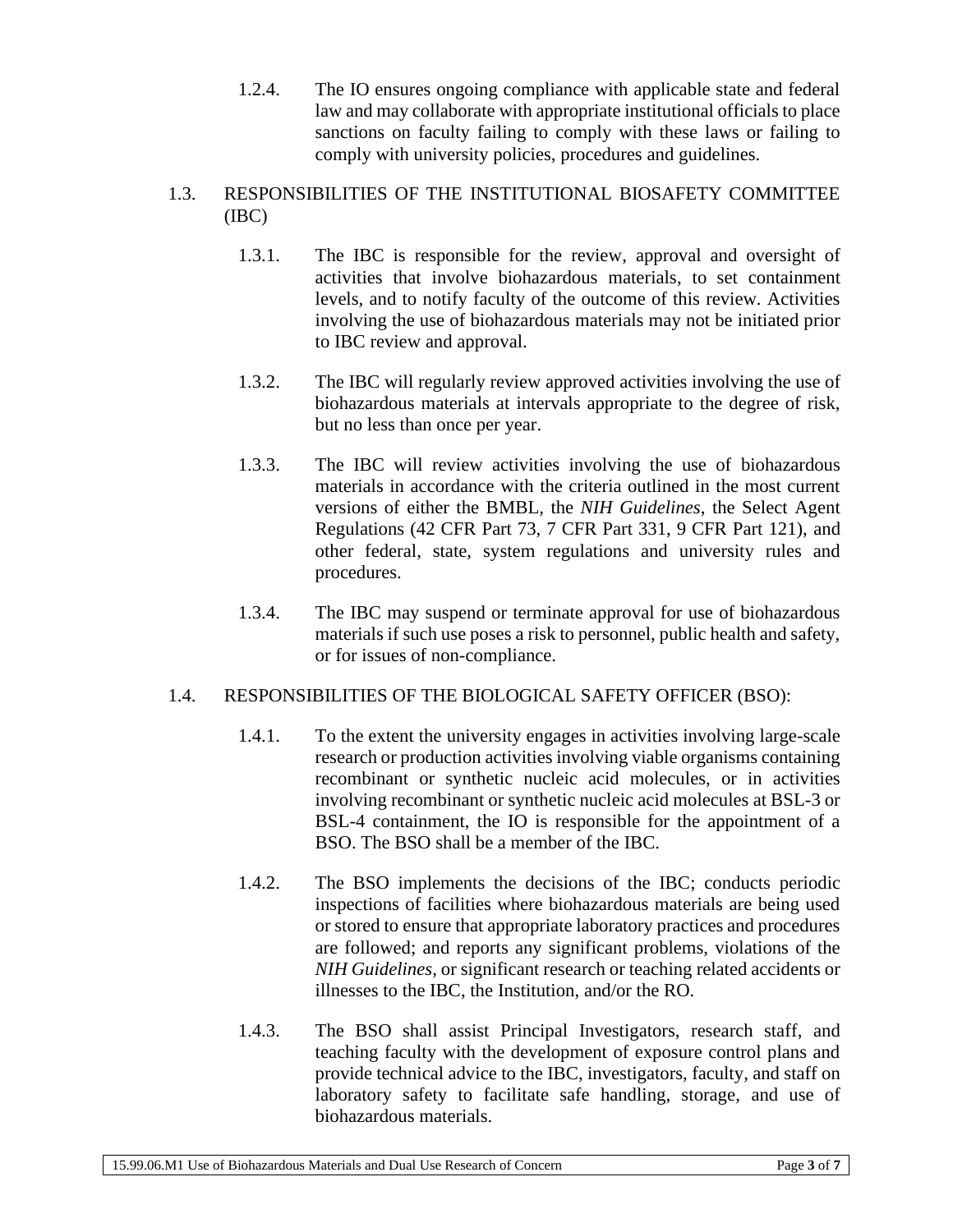- 1.4.4. The BSO shall ensure that the University Biosafety Manual is available, accessible, and periodically reviewed and updated, as necessary.
- 1.4.5. The BSO shall investigate incidents involving biohazardous materials.

# 1.5. RESPONSIBILITIES OF PRINCIPAL INVESTIGATORS

- 1.5.1. Principal Investigators are responsible for submitting complete and accurate applications describing the use or possession of biohazardous materials to the IBC for review and approval prior to the initiation of any work. Any proposed modification or amendment also must be reviewed and approved by the IBC prior to initiation. If the activities involve the use of biohazardous materials in animals or humans, the applicable research oversight committees (e.g., IACUC, IRB, etc.) must approve the proposed project.
- 1.5.2. Principal Investigators must complete training, as required by the IBC or any other oversight agency, as applicable; ensure that all personnel participating in activities involving biohazardous material have completed appropriate training; and maintain documentation of training.
- 1.5.3. Agent and laboratory specific training must be provided by the Principal Investigator or their designee to all personnel engaged in activities involving biohazardous materials.
- 1.5.4. Principal Investigators must communicate to personnel the signs and symptoms associated with disease caused by the biohazardous materials in use, as appropriate.
- 1.5.5. Principal Investigators must mitigate work errors and conditions that may lead to exposure to or release of biohazardous materials report any significant problems or research related illness or accident to the BSO, Responsible Official (RO), and/or the IBC.
- 1.5.6. Principal Investigators must accept primary responsibility for compliance with all state and federal laws and regulations involving handling, storage, disposal, inventory, security, transportation, and access to biohazardous materials. The Biosafety Office shall assist in this process.

# 1.6. RESPONSIBILITIES OF THE RESPONSIBLE OFFICIAL (RO):

1.6.1. To the extent the university manages and/or controls facilities where select agents are present and/or used, the university is responsible for acquiring and maintaining a certificate of registration from the U.S. Department of Health and Human Services (HHS) and the USDA and for designating an RO with both authority and responsibility for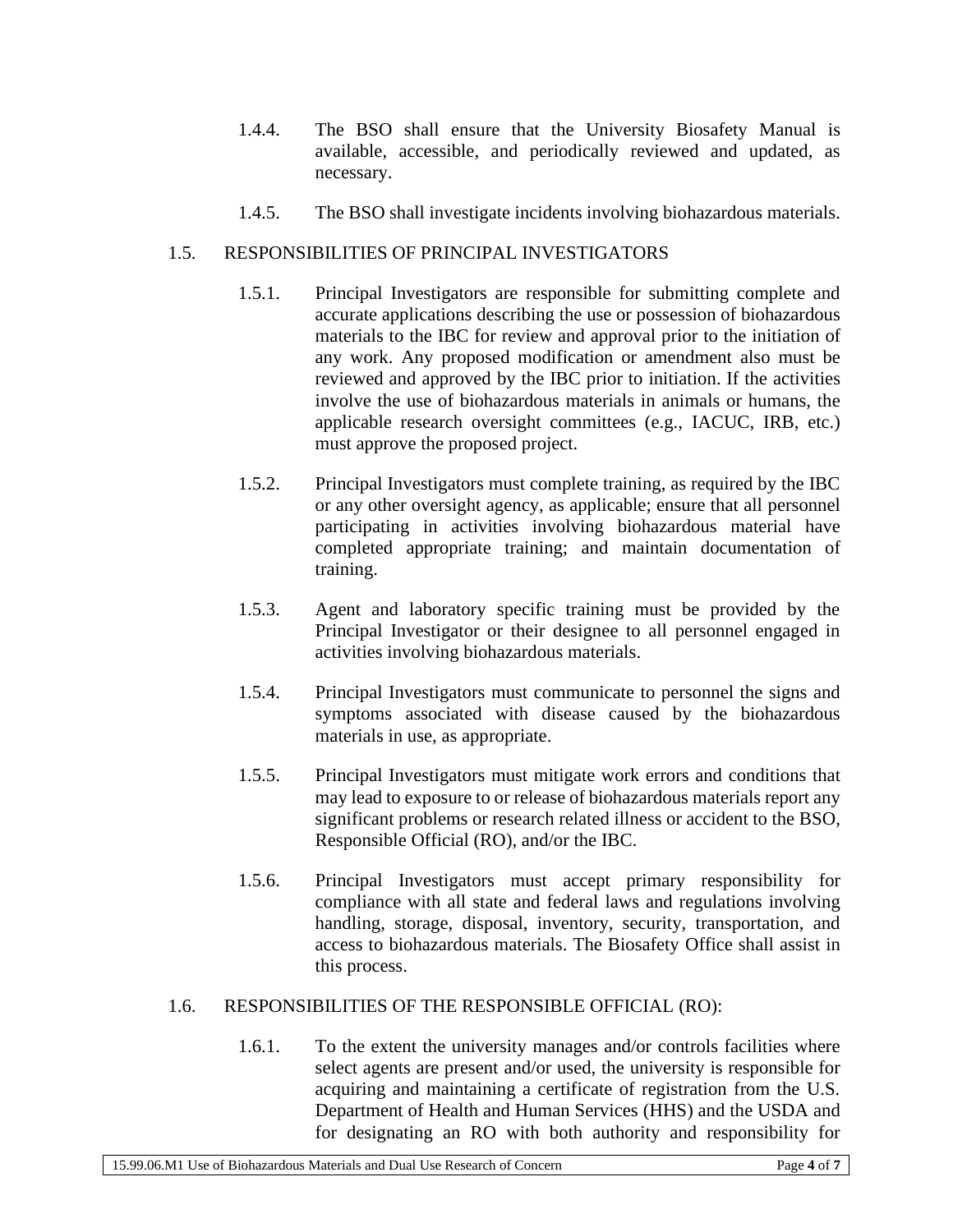compliance with federal laws and regulations governing select agents. The IO shall appoint the RO, who shall provide routine updates and compliance concerns to the VPR. The appointment of the RO must be approved by CDC and/or APHIS.

1.6.2. The RO and the BSO are responsible for coordinating their respective responsibilities as described in this rule.

# 2. DUAL USE RESEARCH OF CONCERN (DURC)

# 2.1. GENERAL

Life science research is essential to the scientific advances that underpin improvements in the health and safety of the public, agricultural crops and other plants, animals, the environment, materiel (i.e., military equipment and supplies), and national security. Despite its value and benefits, however, certain types of research conducted for legitimate purposes can be utilized for benevolent or harmful purposes.

The IODURC addresses institutional oversight of Dual Use Research of Concern and identifies the criteria for what qualifies as DURC by listing specific agents and toxins and descriptions of the types of experiments, which when combined, define the parameters for research considered DURC.

### 2.2. ROLES AND RESPONSIBILITIES

- 2.2.1. The VPR is responsible for oversight of DURC and for ensuring procedures and processes are in place to identify potential DURC and implement risk mitigation measures for DURC where applicable, with the aim of preserving the benefits of DURC while minimizing the risk that the knowledge, information, products, or technologies generated from such research could be used in a manner that results in harm to the public health and safety, agricultural crops and other plants, animals, the environment, materiel or national security.
- 2.2.2. Potential DURC is subject to review by the Institutional Review Entity (IRE), which is established by and reports to the VPR. Its function is to execute the requirements in the IODURC*.* Unless otherwise designated by the VPR, the IBC shall serve as the IRE.
- 2.2.3. It is the responsibility of researchers to:
	- a. identify if their research involves one or more of the agents or toxins listed in Section 6.2.1 of the IODURC and to notify the IBC so the research may be reviewed for its DURC potential. This includes instances where the researcher is conducting research with potential DURC at multiple institutions.
	- b. work with the IRE to develop risk mitigation measures where appropriate.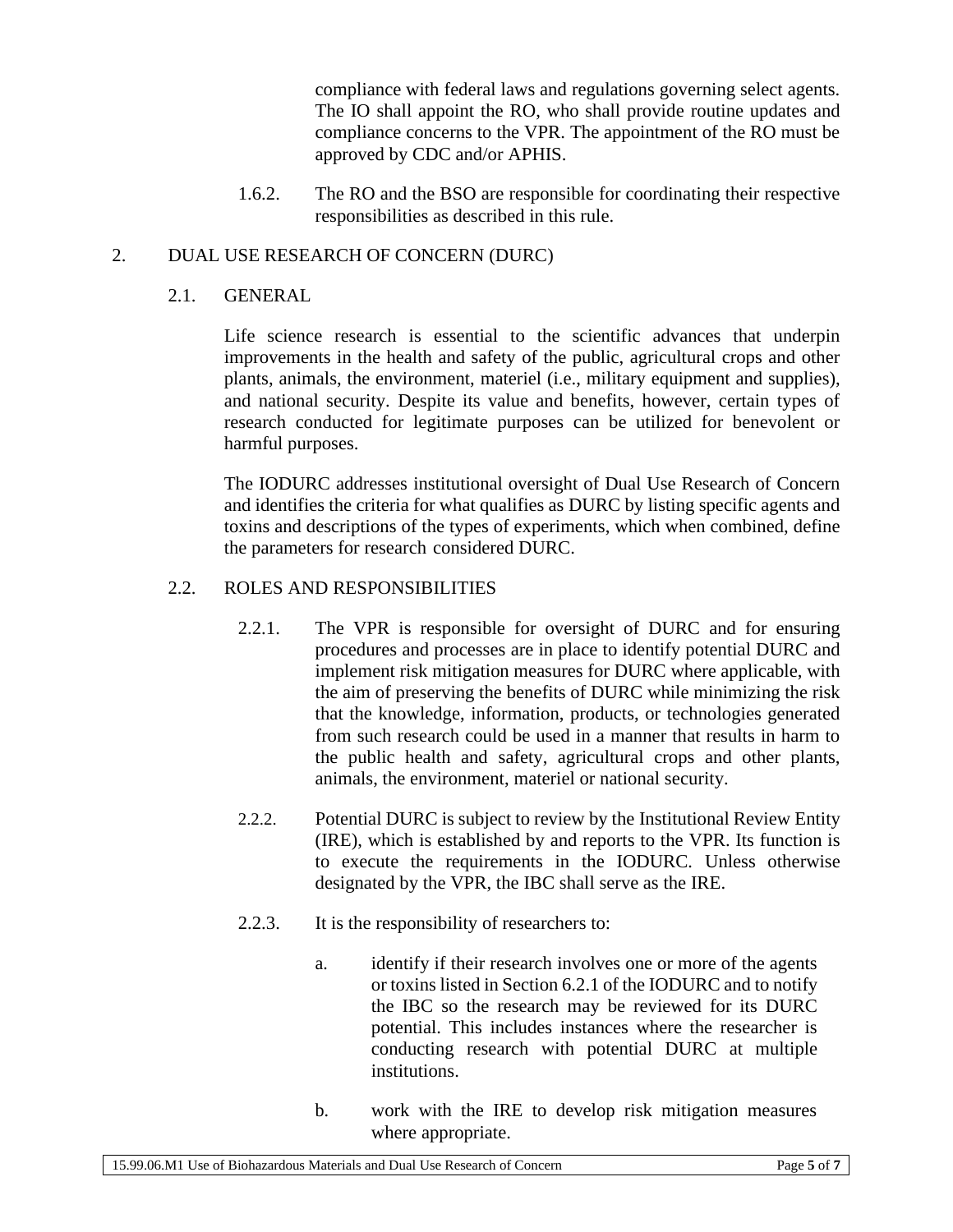- c. conduct DURC in accordance with the provisions of the risk mitigation plan.
- d. be knowledgeable about, and comply with, all institutional and federal policies and requirements for oversight of DURC.
- e. ensure that laboratory personnel conducting life sciences research that falls within the scope of IODURC (i.e., those under the supervision of laboratory leadership including graduate students, postdoctoral fellows, research technicians, laboratory staff and visiting scientists) have received education and training on DURC; and
- f. communicate DURC in a responsible manner and in compliance with any risk mitigation plan stipulated by the IRE.

### 2.3. REPORTING

- 2.3.1. The Institutional Contact for Dual Use Research of Concern (ICDUR) is appointed by the VPR to serve as the university's internal resource for issues regarding compliance with and implementation of the requirements for oversight of DURC as well as the liaison (as necessary) between the university and the relevant federal funding agency. Unless otherwise designated by the VPR, the RO serves as the ICDUR.
- 2.3.2. The ICDUR is responsible for notifying the federal funding agency of an IRE determination that research falls within the scope of Section 6.2 of IODURC. This includes whether or not it meets the definition for DURC. The notice is required within 30 days of the determination. For non-federally funded research, notice will be given to the National Institutes of Health.
- 2.3.3. The ICDUR is responsible for providing a copy of the risk mitigation plan to the federal funding agency or to NIH (as appropriate) for review within 90 days from the DURC determination by the IBC.
- 2.3.4. Instances of noncompliance with IODURC, as well as mitigation measures to prevent recurrences of similar noncompliance must be reported to the Federal funding agency or to NIH, as appropriate, within 30 calendar days.

### **Related Statutes, Policies, or Requirements**